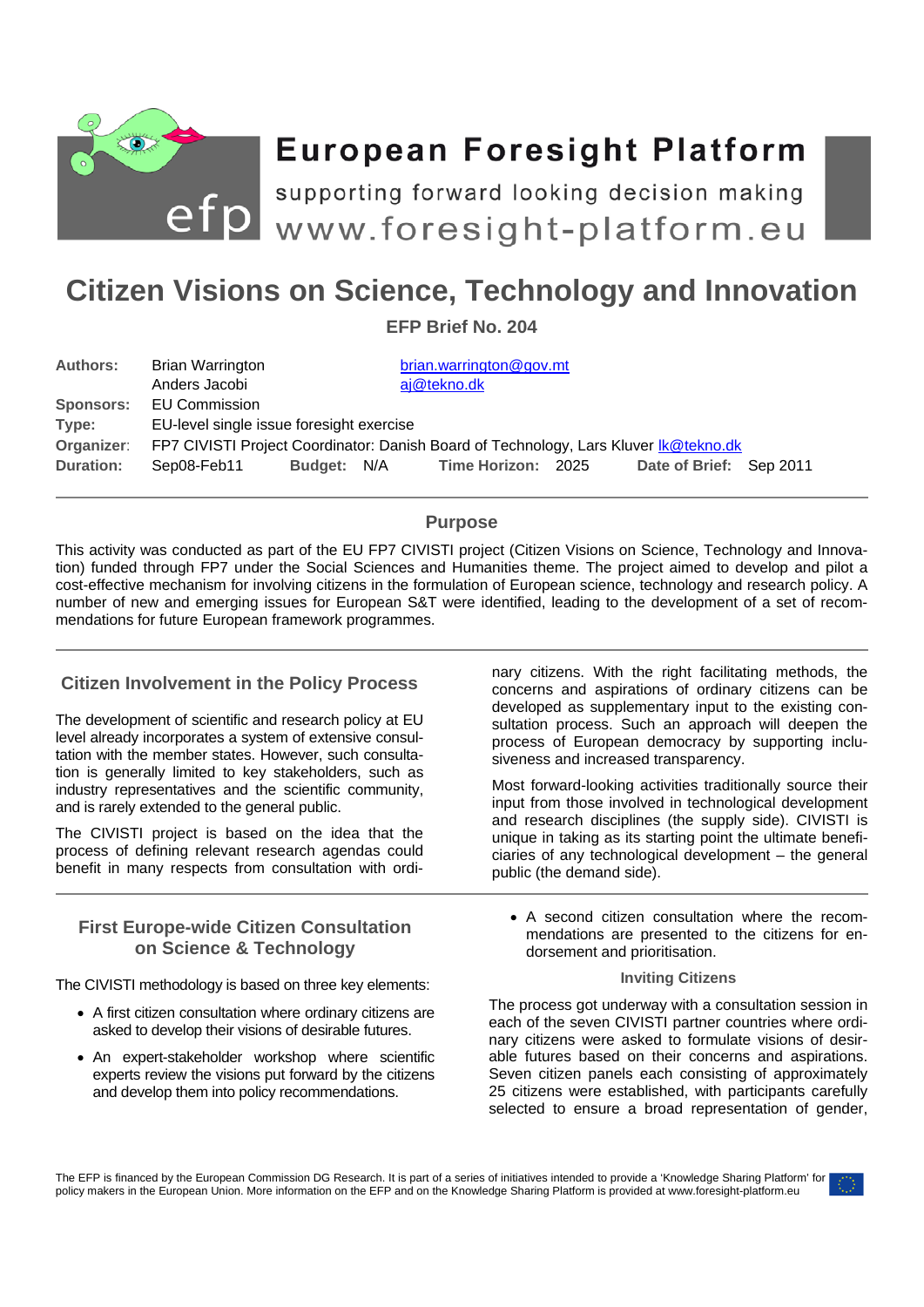age, educational level and occupation. The seven workshops were all held within a month's time.



For inspiration and common knowledge-building on future visions and EC science policy, the project team prepared appropriate guidance material and distributed it to the participating individuals beforehand.

Each consultation session took the form of a two-day structured workshop led by a facilitator. The participants were encouraged to articulate and develop approximately 25 visions, which were then documented according to a predefined format. Each workshop concluded with a voting session with the objective of identifying the nine or ten most important visions prepared by the group. This resulted in a total of 69 visions for the seven participating countries.

#### **Expert-Stakeholder Workshop**

In the second phase of the process, a small group of experts and stakeholders were brought together to process the citizens' visions and transform them into research agendas and policy options for European research. The framework for extracting new science and

## **Science & Technology Topics at the Crossroads of Everyday Life**

#### **Challenges**

Despite its success, the CIVISTI project encountered a number of challenges, which are highlighted to point the way to a more streamlined approach in future exercises.

*Engagement of citizens*: despite efforts to keep citizens engaged between the first and second consultations, the project experienced a considerable dropout rate. This was probably due to the length of time that elapsed between the two sessions, arising from the fact technology policy options from citizen visions was inspired by Kingdon's *streams model* of policy agenda setting, which is a widely applied approach in policy analysis.

> On the first day of the workshop, the experts were divided into six groups of three, with each group being facilitated by a member of the CIVISTI team. The visions from all participating countries were pooled and distributed for analysis among the six teams. Each team was requested to discuss six related topics according to their field of expertise, with each topic incorporating between one and three visions. The experts endeavoured to transform the visions into concrete recommendations, taking care to maintain a clear link between the original vision and the recommendation. This process resulted in the generation of more than 100 recommendations.

> On the second day of the workshop, the experts selected the 30 top recommendations on the basis of novelty, importance and timeliness in an open-space process.

The experts refined the recommendations and sought to formulate them in a manner that could be understood by both ordinary citizens and policymakers.

#### **Second Citizen Consultation**

In the third and final phase of the consultation process, the citizen panels convened once again, and the participants were asked to validate and prioritise the research agendas and policy options prepared by the experts. The participants were requested to evaluate the recommendations according to the following criteria:

- *Faithfulness*: the degree to which the recommendation reflects the idea of the original vision.
- *Effectiveness*: the extent to which the recommendation would help to achieve the desired vision.
- *Desirability*: the extent to which the recommendation represented a desirable action.

that the methodology was still under development and constituted a major component of the project. Reducing the time lag between the first and second citizen consultations should overcome this problem.

*Drafting of recommendations*: great care must be taken during the review exercise, where the experts transform the citizens' visions into policy recommendations, to ensure that such recommendations are faithful to the original vision. During the second consultation session, these recommendations are referred back to the citizens, who expect to find a clear link between the two.

*Consolidated ranking*: there was extensive discussion on how to combine the seven country results into a sin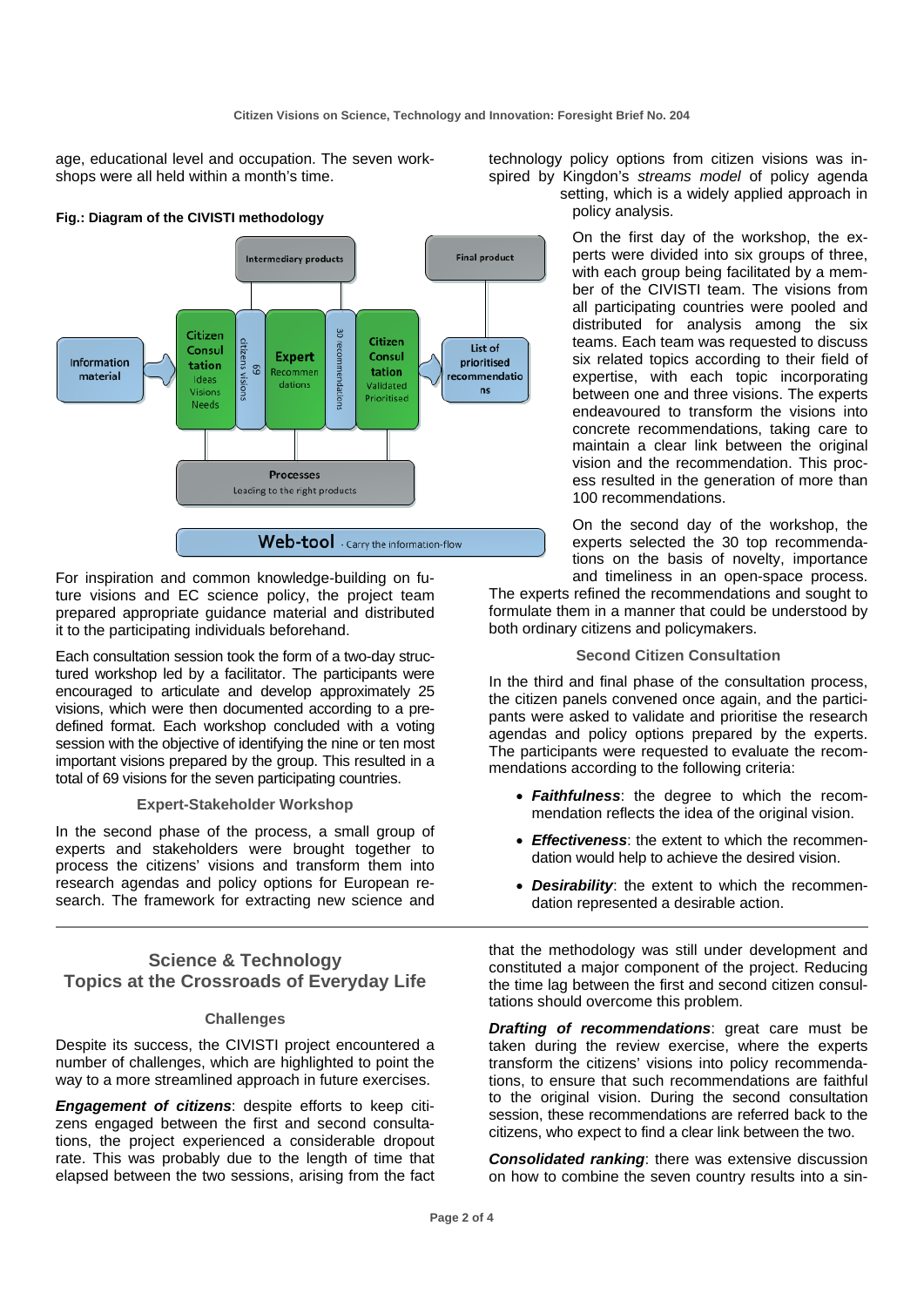gle ranked list of recommendations. Should each participating country be allocated an even number of votes, or should there be a weighting in proportion to the country population? In the case of CIVISTI, it was found that this was not an issue and the final results were very similar using both methods.

#### **Citizen Visions**

The first consultation exercise resulted in a total of 69 visions, characterised by their breadth and interdisciplinarity. The visions spanned a broad range of topics, covering scientific, technical and social subjects, and addressing both present as well as future perspectives.

Several of the visions addressed similar topics, and the following analysis revealed that they related to a total of 37 distinct topics. However, the range of topics is not as broad as that of FP7, with certain areas being notably

## **Towards a More Society-oriented Research Agenda**

The top ten recommendations emerging from the CIVISTI project are detailed below. A number of these recommendations are already the subject of research in FP7 and little additional action is called for in their regard. This is in itself a meaningful result indicating citizen support for the work currently in progress under the framework programme. Other recommendations, however, are not being addressed to the desired extent and appropriate remarks are made for possible action.

The recommendations are discussed in the order of their final ranking by the citizen panels:

#### *1. Promote technical and social innovations that can enhance people's access to and use of public transportation.*

Most aspects of public transport are already well addressed in FP7 with specific mention in the *Transport* work programme, and numerous relevant projects have been funded through the framework programme.

However, the CIVISTI results are a strong indication that the progress achieved so far, although noteworthy, still falls short of what is desired by the public. It is therefore proposed to submit this as a topic for *Mobilisation and Mutual Learning Action Plans* for future *Science in Society* (SIS) work programmes.

#### *2. Foresight and research to explore sustainable options of decentralised energy production systems and the resolution of energy related conflicts***.**

This topic is already the focus of considerable attention and extensive research by the EU, and it is believed that no additional action is called for in this area. Citizens emphasise the long-term perspective of this initiative.

absent, such as nuclear power, nanotechnology, and production technologies.

As might be expected, many of the recommendations were oriented towards matters that citizens encounter in their everyday life or are based on their personal experiences. Most of the topics have a strong social focus as opposed to a natural science or technological one.

The following themes appear to be uppermost in the minds of citizens:

- Health care and medical services
- Education and learning
- ICT, automation and artificial intelligence
- Legislation, quality of life and life style
- Employment and new modes of work
- Energy

#### *3. Go and re-appropriate the countryside!*

The CIVISTI consultations highlighted a public desire to establish attractive contemporary life in the countryside. It is proposed that this theme should be investigated and developed further through an activity funded through the *Socio-economic Sciences and Humanities* (SSH) work programme.

#### *4. Tools for disabled people.*

This recommendation is already addressed to some extent both by thematic work programmes and especially by the *Ambient Assisted Living* joint programme. However, it may be useful to promote greater interaction between research organisations, carers and civil society organisations working with people with special needs in an action along the lines of the *Mobilisation and Mutual Learning Action Plans* as seen in recent SIS work programmes.

#### *5. Optimisation of urban space: towards dense European eco-cities.*

The *Environment* work programme does include an action line dedicated to urban development. However, very little research has been funded in this area.

The CIVISTI results express a strong desire by citizens for concerted action through long-term research and pilot projects with the objective of creating a blueprint for European eco-cities with sustainable waste management, transportation, urban space use and energy usage. Such action should be based on significant input from the public.

### *6. Social innovations for aging societies are needed.*

Research should be undertaken to identify issues and possible solutions relating to the sudden transition from full-time employment to retirement. It is proposed to submit this topic for possible inclusion in a future SSH work programme.

For more information visit the website and subscribe to the mailing list at www.foresight-platform.eu